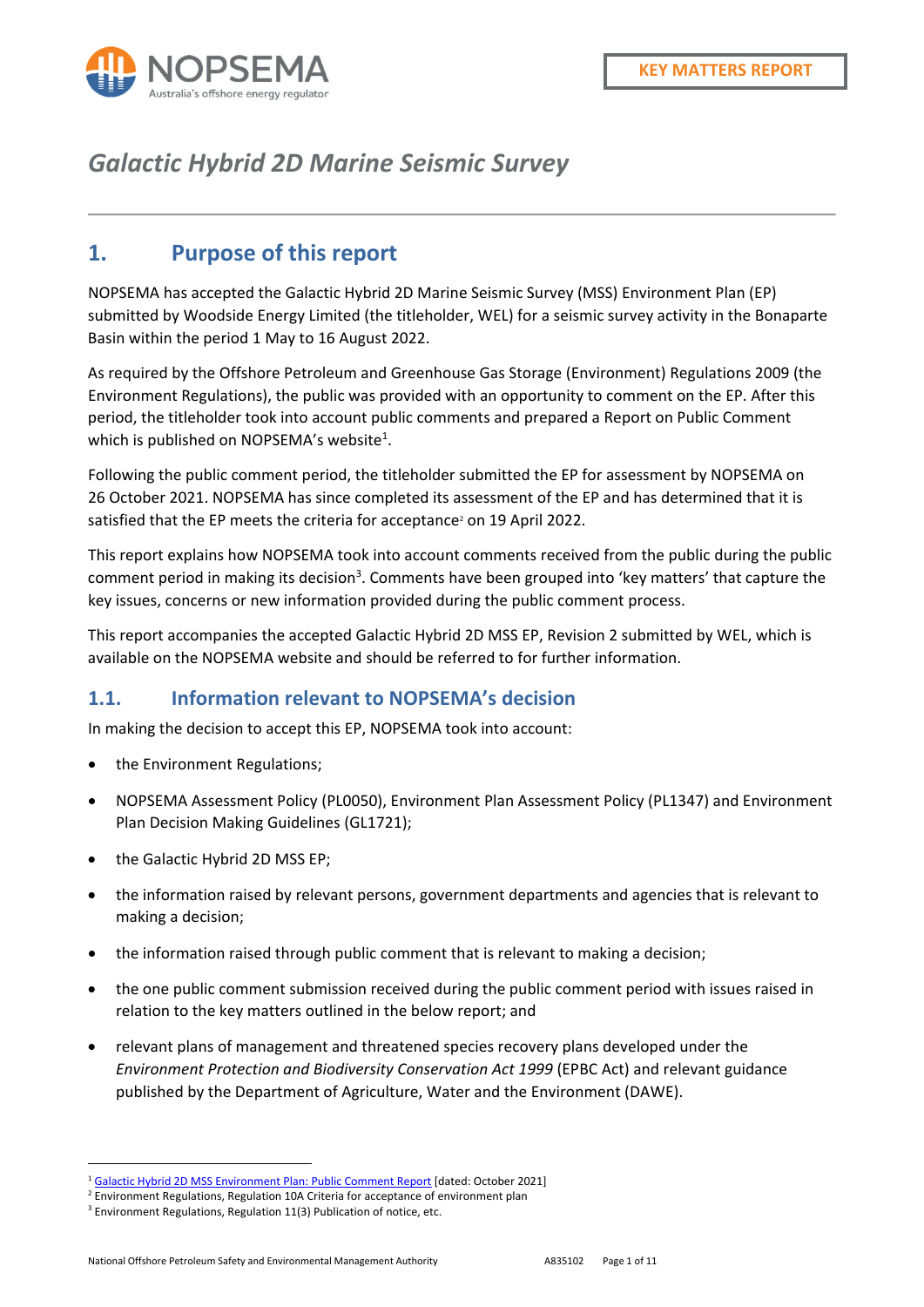

## **2. Next steps**

Responsibility for the ongoing environmental performance of the seismic survey activity remains, at all times, with WEL.

NOPSEMA has legislated responsibilities to inspect and investigate offshore petroleum and greenhouse gas storage activities, and to enforce compliance with environmental law. These functions will be applied to this activity in accordance with NOPSEMA's policies.

#### **3. Sensitive information**

Sensitive information received during the public comment period, such as the names and contact details of commenters and specific information identified by the commenter or relevant person as 'sensitive', is not published in this report. Sensitive information is contained in a sensitive information part of the EP which has been considered by NOPSEMA during its assessment process.

## **4. Further information**

If you would like further information about the activity, please contact the titleholder's nominated liaison person specified in the EP and on NOPSEMA's webpage for the Galactic Hybrid 2D MSS.

If you would like to be notified of regulatory information on the activity, such as start and end dates and enforcement actions (if any), please subscribe to updates from the Underway Offshore page on NOPSEMA's website.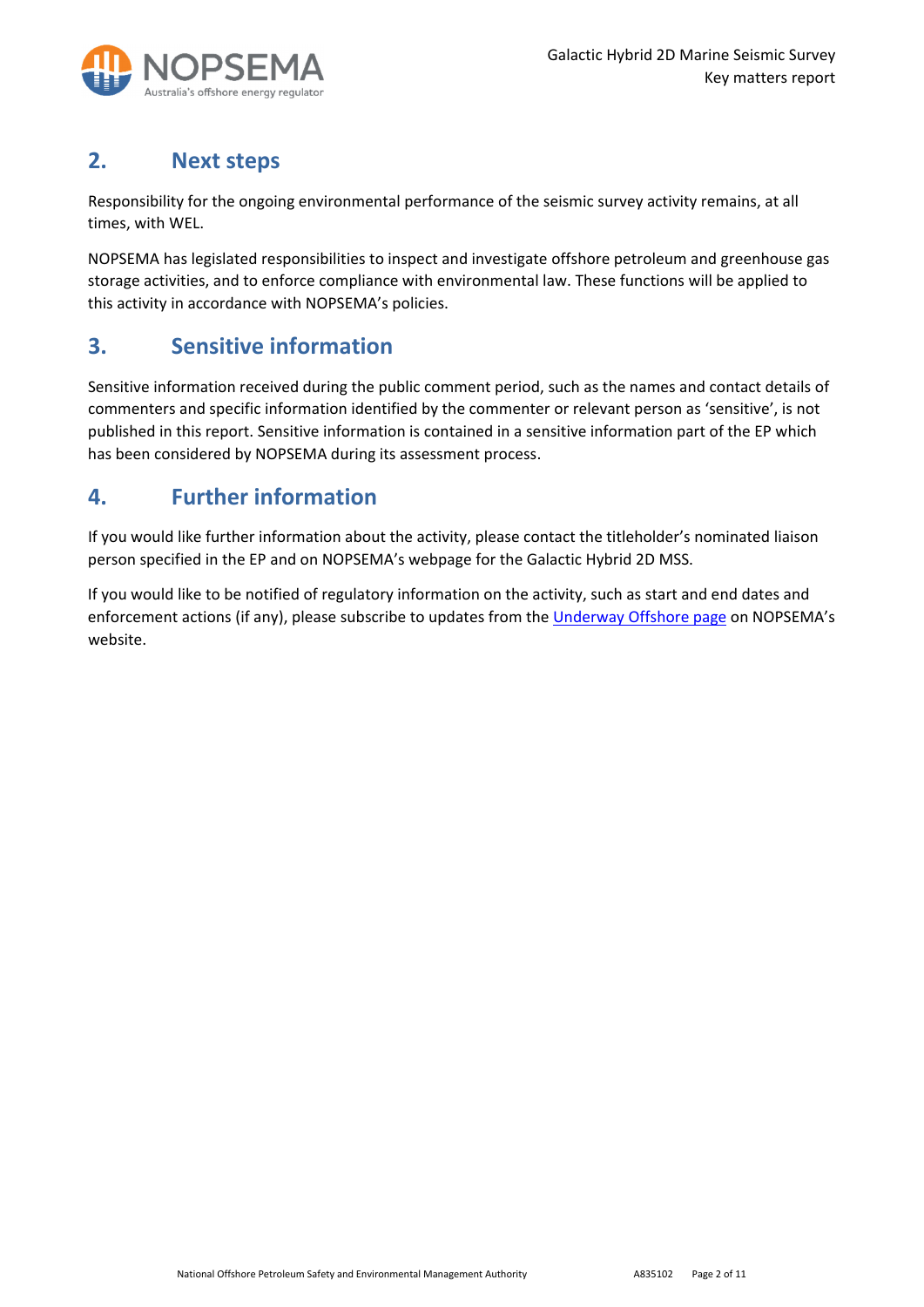

## **How NOPSEMA has taken into account key matters raised in public comments and the assessment and decision‐making process for the Galactic Hybrid 2D MSS EP**

| $\vert$ #    | <b>Key matters raised</b>                                                                                                                                                                                                                                                                                                                                              | <b>Titleholder response</b>                                                                                                                                                                                                                                                                                                                                                                                                                                                                                                                                                                                                                                                                                                                                                                                                                                                                                                                                                                                                                                                                                                                                                                                                                     | <b>NOPSEMA's assessment and decision</b>                                                                                                                                                                                                                                                                                                                                                                                                                                                                                                                                                                                                                                                                                                                                                                                                                                                                                                                                                                                                                                                                                                                                                   |
|--------------|------------------------------------------------------------------------------------------------------------------------------------------------------------------------------------------------------------------------------------------------------------------------------------------------------------------------------------------------------------------------|-------------------------------------------------------------------------------------------------------------------------------------------------------------------------------------------------------------------------------------------------------------------------------------------------------------------------------------------------------------------------------------------------------------------------------------------------------------------------------------------------------------------------------------------------------------------------------------------------------------------------------------------------------------------------------------------------------------------------------------------------------------------------------------------------------------------------------------------------------------------------------------------------------------------------------------------------------------------------------------------------------------------------------------------------------------------------------------------------------------------------------------------------------------------------------------------------------------------------------------------------|--------------------------------------------------------------------------------------------------------------------------------------------------------------------------------------------------------------------------------------------------------------------------------------------------------------------------------------------------------------------------------------------------------------------------------------------------------------------------------------------------------------------------------------------------------------------------------------------------------------------------------------------------------------------------------------------------------------------------------------------------------------------------------------------------------------------------------------------------------------------------------------------------------------------------------------------------------------------------------------------------------------------------------------------------------------------------------------------------------------------------------------------------------------------------------------------|
| $\mathbf{1}$ | <b>Recommendation 1</b><br>The Galactic Hybrid seismic survey program<br>is delayed until additional research studying<br>the short-term, long-term and cumulative<br>impacts of seismic testing on marine animals<br>and the marine environment is completed<br>for the Timor Sea and mitigation strategies<br>developed to address the findings of this<br>research. | Section 6.4.3 of the EP includes a comprehensive<br>assessment of the potential impacts of acoustic<br>emissions from the seismic source on a range of<br>sensitive receptors, including plankton, benthic<br>invertebrates, fishes and elasmobranchs, fish<br>spawning, cetaceans, turtles, seabirds and<br>migratory shorebirds. This assessment was based<br>on the most up-to-date research findings into the<br>potential impacts of marine seismic surveys on<br>marine life, including the recently published paper<br>from the Australian Institute of Marine Science<br>(AIMS) on the potential impacts of seismic acoustic<br>emissions on tropical snapper on the North West<br>Shelf (part of the North West Shoals to Shore<br>Research Program [NWSSRP]).<br>Recommendation 2 of the Senate Inquiry report,<br>"Making waves: the impact of seismic testing on<br>fisheries and the marine environment,"<br>recommended that the Australian Government<br>significantly fund additional research to study the<br>short-term, long-term and cumulative impacts of<br>seismic testing on marine animals and the marine<br>environment. It is not reasonable to suggest that<br>acquisition of the Galactic Hybrid 2D MSS is delayed | NOPSEMA recognises that there is the potential<br>for acoustic emissions of the operational seismic<br>source during the activity, if not appropriately<br>managed, to have an unacceptable impact on<br>noise sensitive environmental receptors.<br>In making a decision regarding this matter,<br>NOPSEMA took into account relevant content of<br>the EP (including the evaluation of acoustic<br>impacts on biota and acoustic modelling report<br>provided in Appendix I), NOPSEMA's Decision<br>Making Guidelines (GL1721), relevant statutory<br>conservation requirements for listed threatened<br>and migratory species that may be affected, EPBC<br>Act Policy Statement 2.1 (DEWHA, 2008), EPBC<br>Act Significant Impact Guidelines 1.1 - Matters of<br>National Environmental Significance (DEWHA,<br>2013) and relevant peer reviewed scientific<br>literature.<br>During the course of the assessment, NOPSEMA<br>required WEL to identify and evaluate any<br>potential cumulative and additive underwater<br>noise impacts that may arise from historic and<br>simultaneous seismic surveys, as well as all other<br>noise generating activity types that could interact |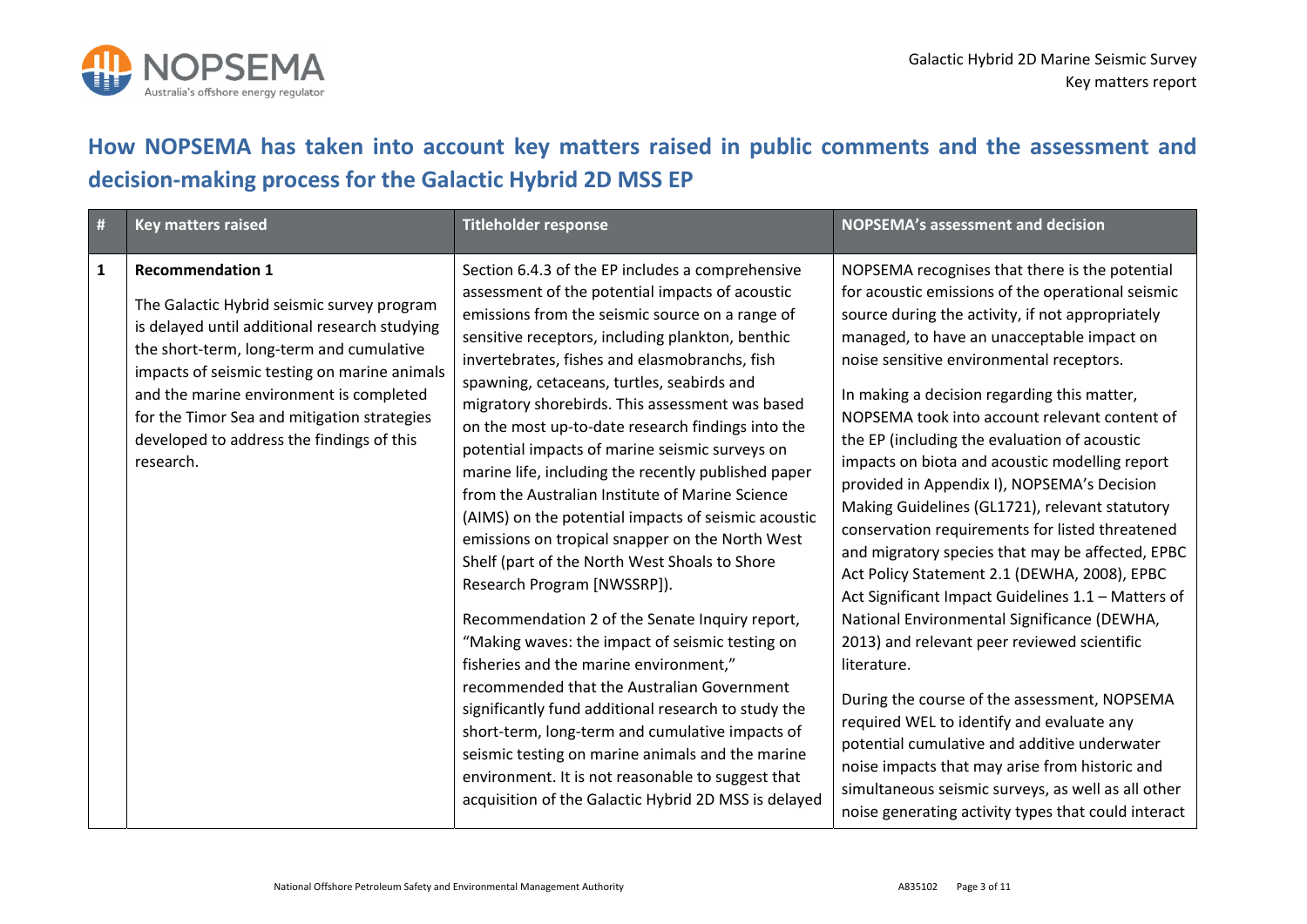



|  | until additional research studying the short-term,<br>long-term and cumulative impacts of seismic<br>acquisition on marine fauna and the marine<br>environment of the Timor and Arafura seas is<br>completed. The timeframes for the scoping,<br>implementation, analysis and reporting of robust,<br>properly designed and funded scientific studies to<br>understand these impacts are extensive. As an<br>example, the NWSSRP commenced in 2017 and it<br>took a period of 4-years for the first publication of<br>results of these studies in a peer-reviewed journal.<br>Woodside was awarded the NT/P86 permit on the<br>basis of 6-year work program, which includes<br>acquisition of new 2D seismic data in years 1-3. This<br>means that Woodside has to acquire the Galactic<br>Hybrid 2D MSS by the July 2023 to meet the<br>requirements of the work program associated with<br>this petroleum title.<br>During development of this EP, relevant<br>stakeholders were identified, provided information<br>on the proposed activities and given the<br>opportunity to provide comment. All feedback<br>received is summarised in Section 5 of the EP, with | with the environment that may be affected by<br>acoustic emissions of the operational seismic<br>source during the activity. In response to<br>NOPSEMA's request, WEL provided a<br>comprehensive evaluation of identified potential<br>cumulative and additive underwater noise<br>impacts to a range of noise sensitive<br>environmental receptors, that were considered<br>appropriate based on the nature and scale of the<br>activity, such as zooplankton, benthic<br>invertebrates, fishes and elasmobranchs,<br>cetaceans, marine reptiles and commercial<br>fisheries.<br>In addition, NOPSEMA required WEL to<br>demonstrate that the activity will be managed<br>such that any cumulative and additive impacts<br>will be acceptable and reduced to ALARP. This<br>was demonstrated by WEL through adopting a<br>range of control measures in the EP such as (but<br>not limited to) whale and turtle detection<br>methods coupled with operational actions to<br>Statement 2.1 (DEWHA, 2008), seismic source<br>validation, application of spatial and temporal |
|--|------------------------------------------------------------------------------------------------------------------------------------------------------------------------------------------------------------------------------------------------------------------------------------------------------------------------------------------------------------------------------------------------------------------------------------------------------------------------------------------------------------------------------------------------------------------------------------------------------------------------------------------------------------------------------------------------------------------------------------------------------------------------------------------------------------------------------------------------------------------------------------------------------------------------------------------------------------------------------------------------------------------------------------------------------------------------------------------------------------------------------------------------------------------------|-----------------------------------------------------------------------------------------------------------------------------------------------------------------------------------------------------------------------------------------------------------------------------------------------------------------------------------------------------------------------------------------------------------------------------------------------------------------------------------------------------------------------------------------------------------------------------------------------------------------------------------------------------------------------------------------------------------------------------------------------------------------------------------------------------------------------------------------------------------------------------------------------------------------------------------------------------------------------------------------------------------------------------------------------------------------------------|
|  | any concerns taken into consideration in impact<br>and risk assessment and to demonstrate impacts<br>and risks are acceptable (Section 6).                                                                                                                                                                                                                                                                                                                                                                                                                                                                                                                                                                                                                                                                                                                                                                                                                                                                                                                                                                                                                             | mitigate impacts consistent with EPBC Act Policy<br>buffers around shallow water reef formations to<br>protect site attached fish and maintaining a<br>40 km separation distance between the activity<br>and any concurrent seismic survey.                                                                                                                                                                                                                                                                                                                                                                                                                                                                                                                                                                                                                                                                                                                                                                                                                                 |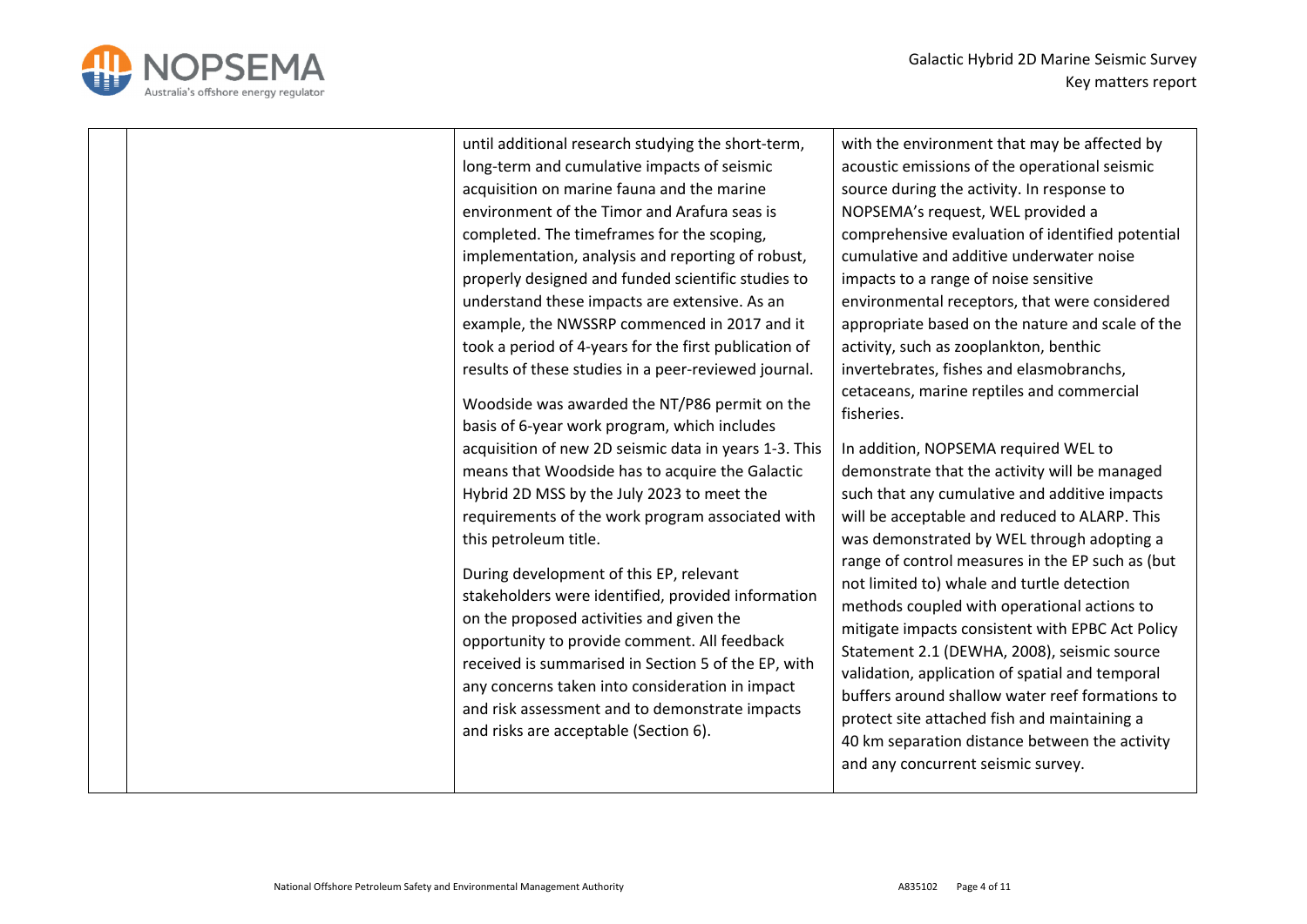

|              |                                                                                                                                                                                                                                                                                |                                                                                                                                                                                                                                                                                                                                                                                                                                                                                                                                                                                                                                                                                                                                                                                                                                                                                                                                                                                                                                                                                                                          | NOPSEMA is reasonably satisfied, after taking<br>into consideration the evaluation of impacts and<br>risks and all the environmental management<br>requirements, that the acoustic emissions of the<br>operational seismic source during the activity will<br>not cause unacceptable impacts to noise sensitive<br>environmental receptors.                                |
|--------------|--------------------------------------------------------------------------------------------------------------------------------------------------------------------------------------------------------------------------------------------------------------------------------|--------------------------------------------------------------------------------------------------------------------------------------------------------------------------------------------------------------------------------------------------------------------------------------------------------------------------------------------------------------------------------------------------------------------------------------------------------------------------------------------------------------------------------------------------------------------------------------------------------------------------------------------------------------------------------------------------------------------------------------------------------------------------------------------------------------------------------------------------------------------------------------------------------------------------------------------------------------------------------------------------------------------------------------------------------------------------------------------------------------------------|----------------------------------------------------------------------------------------------------------------------------------------------------------------------------------------------------------------------------------------------------------------------------------------------------------------------------------------------------------------------------|
| $\mathbf{2}$ | <b>Recommendation 2</b><br>The full extent of NT/RL5 and NT/RL6<br>covering the Barossa and Caldita fields be<br>removed from the operational area for the<br>proposed Galactic Hybrid 2D seismic survey<br>to limit impacts to marine biota from<br>multiple seismic surveys. | The Galactic Hybrid 2D MSS will involve the<br>acquisition of up to a maximum of 4475 line<br>kilometres of 2D seismic data, mostly within the<br>NT/P86 exploration permit. The proposed survey<br>includes a limited number of well-to-seismic tie<br>lines to link the 2D data acquisition with exploration<br>data available at existing well locations in the<br>region, including several within the NT/RL5 and<br>NT/RL6 retention leases over the Barossa and<br>Caldita gas fields. The majority of the proposed 2D<br>lines (as shown in Figure 3-2 in the EP) are within<br>the NT/P86 permit, and do not overlap NT/RL5 and<br>NT/RL6. Whilst there has been some historic 2D<br>seismic acquisition within the area covered by<br>NT/P86, no 3D surveys have been acquired in the<br>permit. The Caldita 3D survey (acquired 2006-2007)<br>and the Caldita-Barossa 3D survey (acquired 2016)<br>mainly covered the NT/RL5 and NT/RL6 retention<br>leases, with a minimal amount of overlap with the<br>western extent of the NT/P86 permit. Thus, there<br>has been no previous 3D seismic acquisition that | Please refer to NOPSEMA's assessment and<br>decision provided above which is considered<br>relevant to this issue raised in relation to<br>potential cumulative underwater noise impacts<br>that may arise from historic seismic surveys<br>within the environment that may be affected by<br>acoustic emissions of the operational seismic<br>source during the activity. |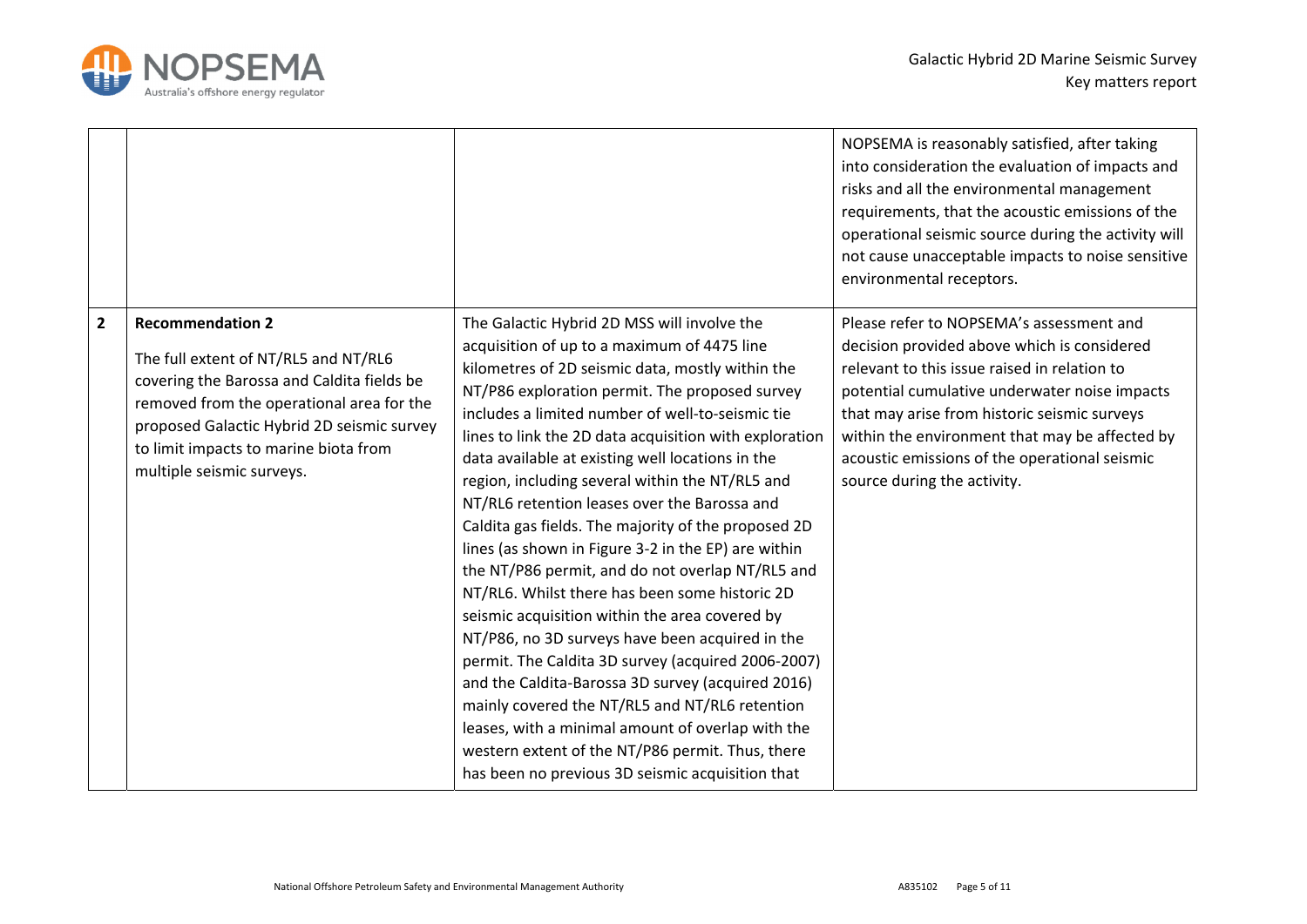

|   |                                                                                                                                                                      | overlaps the proposed maximum 4475 km line plan<br>shown in Figure 3-2 of the EP.<br>Section 6.4.3 of the EP includes a comprehensive<br>assessment of the potential cumulative impacts of<br>acoustic emissions from the eleven 3D seismic<br>surveys acquired in the North Marine Region since<br>2006. Of these, as indicated above, only three<br>surveys had spatial overlap with the Galactic Hybrid<br>2D MSS Operational Area - Caldita 3D, Caldita-<br>Barossa 3D and Bethany 3D (acquired 2018). As<br>outlined above, this overlap is restricted to the<br>western side of the Operational Area, where the<br>proposed well-to-seismic tie lines extend to<br>historical wells in NT/RL5 and NT/RL6. Given the<br>time that has elapsed since the last survey<br>overlapping with the Galactic Hybrid 2D MSS<br>Operational Area (Bethany 3D MSS), all receptors<br>are expected to have recovered from the effects of<br>previous surveys prior to commencement of the<br>Galactic 2D survey. Therefore, cumulative impacts<br>to ecological receptors are not expected to occur as<br>a result of any previous seismic surveys in the<br>region and the acquisition of the proposed Galactic<br>Hybrid 2D MSS. |                                                                                                                                                                                     |
|---|----------------------------------------------------------------------------------------------------------------------------------------------------------------------|-----------------------------------------------------------------------------------------------------------------------------------------------------------------------------------------------------------------------------------------------------------------------------------------------------------------------------------------------------------------------------------------------------------------------------------------------------------------------------------------------------------------------------------------------------------------------------------------------------------------------------------------------------------------------------------------------------------------------------------------------------------------------------------------------------------------------------------------------------------------------------------------------------------------------------------------------------------------------------------------------------------------------------------------------------------------------------------------------------------------------------------------------------------------------------------------------------------------------------|-------------------------------------------------------------------------------------------------------------------------------------------------------------------------------------|
| 3 | <b>Recommendation 3</b><br>The operational area traversing the Oceanic<br>Shoals Marine Park be withdrawn until such<br>time as extensive public consultation on the | The management plans for Australian Marine Parks<br>(AMP) provide for the Director of National Parks<br>(DNP) to authorise allowable activities through a<br>permit, class approval, activity licence or lease. The<br>DNP has authorised offshore petroleum exploration                                                                                                                                                                                                                                                                                                                                                                                                                                                                                                                                                                                                                                                                                                                                                                                                                                                                                                                                                    | NOPSEMA recognises that there is the potential<br>for the activity, if not appropriately managed, to<br>have an unacceptable impact on values of the<br>Oceanic Shoals Marine Park. |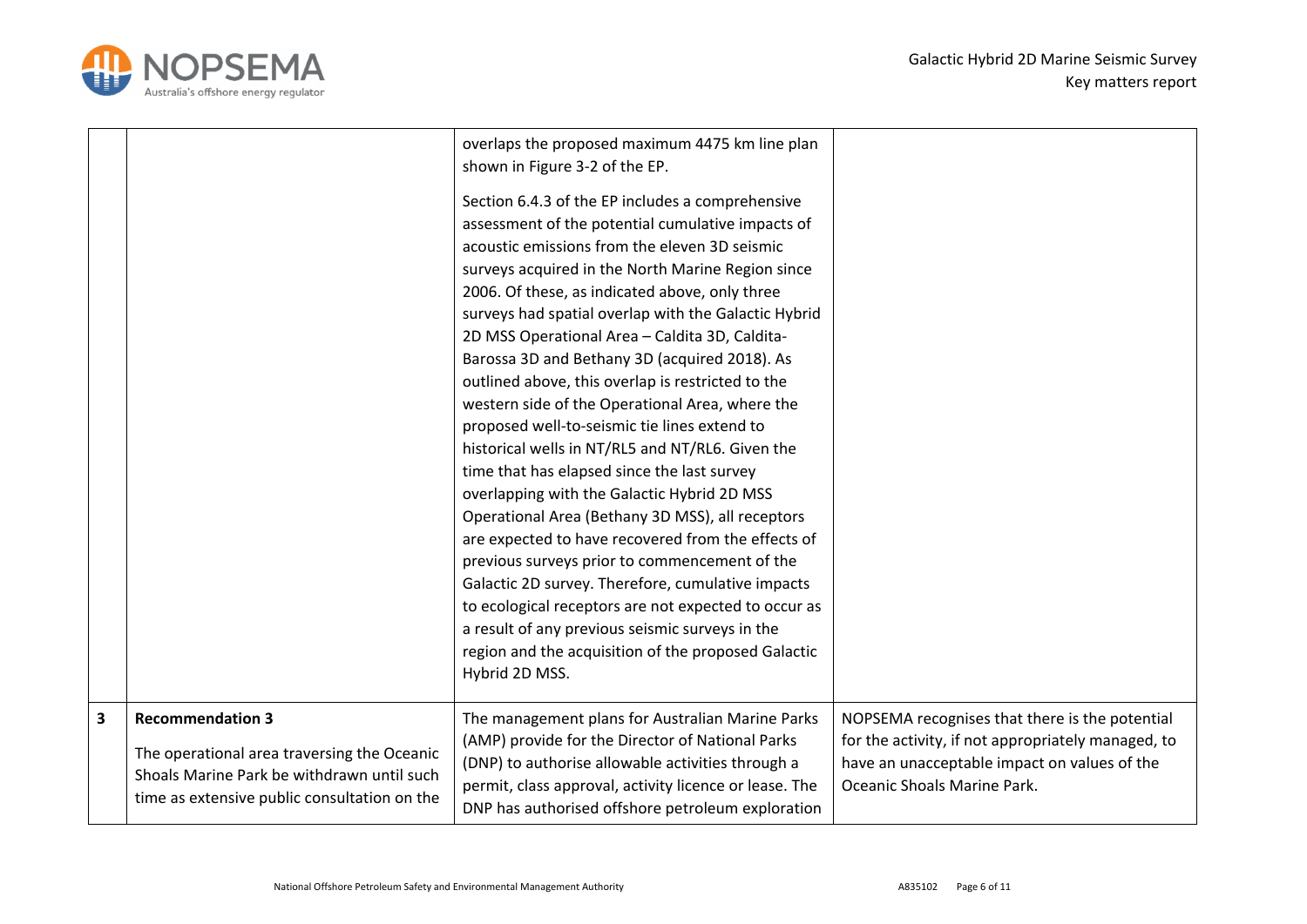

| matter shows conclusively that the        | activities to occur in certain marine park blue (IUCN | In making a decision regarding this matter,          |
|-------------------------------------------|-------------------------------------------------------|------------------------------------------------------|
| proponent has a social license to conduct | category VI) zones by issuing class approvals. The    | NOPSEMA took into account relevant content of        |
| seismic surveys within the marine park.   | class approvals themselves specify the relevant       | the EP (including the evaluation of acoustic         |
|                                           | marine park zones where activities are allowable.     | impacts on biota and the acoustic modelling          |
|                                           | The class approvals require that titleholders have,   | report provided in Appendix I), NOPSEMA's            |
|                                           | and operate in accordance with, EPs for the           | Decision Making Guidelines (GL1721),                 |
|                                           | allowable activities accepted by NOPSEMA. Under       | NOPSEMA's guidance note on Petroleum                 |
|                                           | the Class Approval for the North Marine Parks         | activities and Australian Marine Parks (GN1785),     |
|                                           | Network                                               | the North Marine Parks Network Management            |
|                                           | (https://parksaustralia.gov.au/marine/pub/class-      | Plan 2018 (DNP, 2018), Class Approval - Mining       |
|                                           | approvals/North Marine Parks Network.pdf)             | <b>Operations and Greenhouse Gas Activities</b>      |
|                                           | mining operations (including petroleum                | (28/06/2018), views expressed by the DNP in          |
|                                           | exploration) are allowable actions within the         | relevant persons consultation with the               |
|                                           | Multiple Use Zone (MUZ) and the Special Purpose       | titleholder, relevant statutory conservation         |
|                                           | Zone (Trawl) Zone of the Oceanic Shoals Marine        | requirements for listed threatened and migratory     |
|                                           | Park (OSMP).                                          | species that may be affected, EPBC Act Policy        |
|                                           | Under the North Marine Parks Network                  | Statement 2.1 (DEWHA, 2008), EPBC Act                |
|                                           | Management Plan 2018, the objective of the MUZ is     | Significant Impact Guidelines 1.1 - Matters of       |
|                                           | to provide for ecologically sustainable use and the   | National Environmental Significance (DEWHA,          |
|                                           | conservation of ecosystems, habitats and native       | 2013) and relevant peer reviewed scientific          |
|                                           | species. The Operational Area overlaps a large        | literature.                                          |
|                                           | proportion of the MUZ on the north-eastern side of    | NOPSEMA notes that the proposed activity             |
|                                           | the OSMP. There is no overlap between the             | overlaps a part of the Oceanic Shoals Marine Park    |
|                                           | Operational Area and the National Park Zone or        | Multiple Use Zone. The DNP is the statutory          |
|                                           | Habitat Protection Zone of the OSMP.                  | authority responsible for the administration and     |
|                                           |                                                       | management of the AMPs under the EPBC Act            |
|                                           | Section 6.4.3 of the EP includes a comprehensive      | and has authorised offshore petroleum activities     |
|                                           | assessment of the potential impacts of acoustic       | in this zone via a class approval. The class         |
|                                           | emissions from the seismic source to the natural      | approval is conditional, including that the activity |
|                                           | values of the OSMP, including Key Ecological          |                                                      |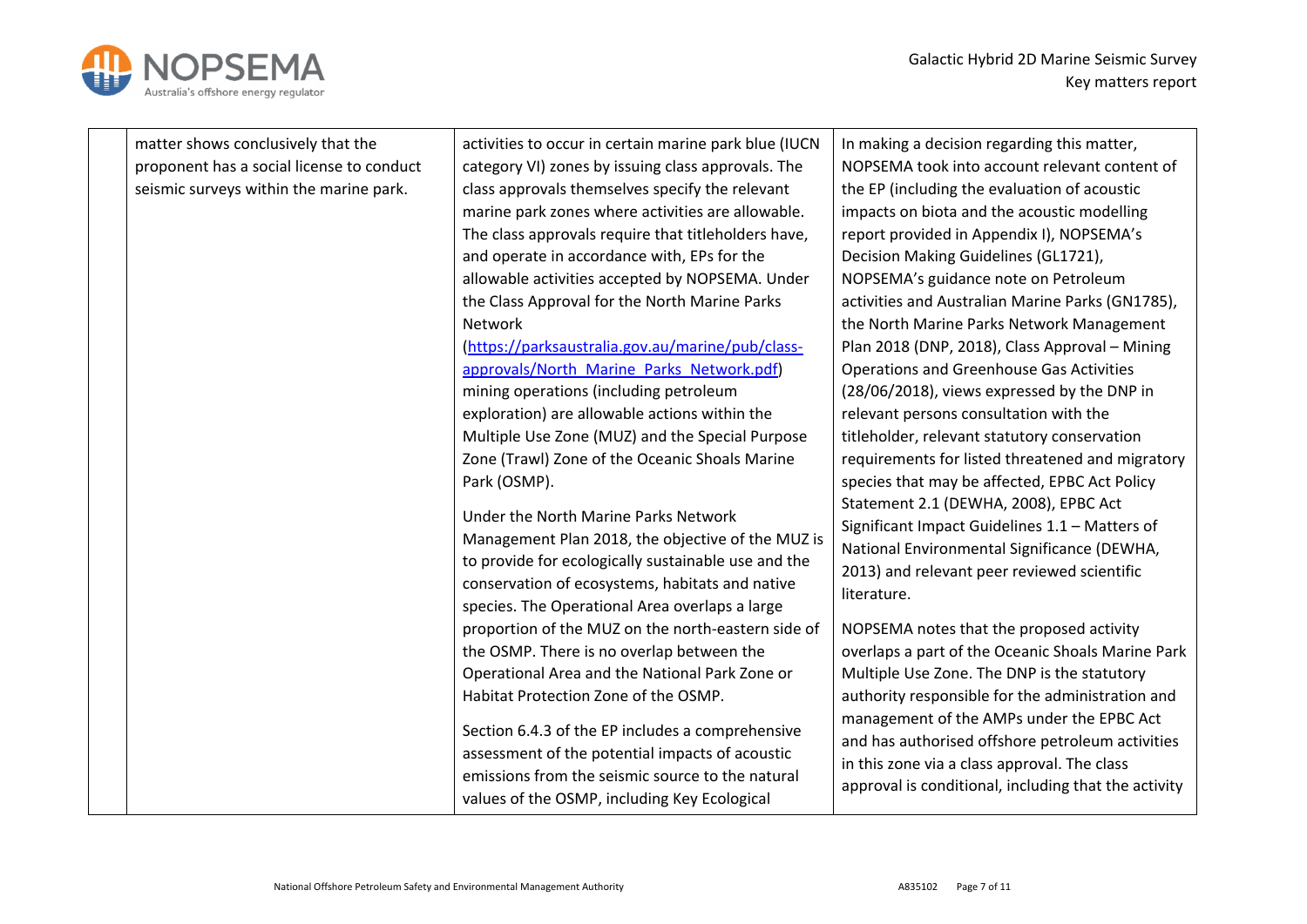



|   |                                                                                                                  | Features (KEFs) and the flatback turtle internesting<br>biologically important area (BIA) and Habitat<br>Critical. No long-term impacts to these values are<br>predicted to occur, and the values of the OSMP will<br>be conserved and protected. Based on the<br>predicted levels of impact to values of the OSMP,<br>the Galactic Hybrid 2D MSS will be undertaken in a<br>manner that is consistent with the management<br>objectives for the AMP and the North Marine Park<br>Network.<br>The DNP was consulted during development of this<br>EP, with no concerns raised on the activity occurring<br>within the OSMP so long as the EP has<br>demonstrated that all impacts and risks have been<br>managed to as low as reasonably practicable<br>(ALARP) and acceptable. | must be conducted in accordance with an EP<br>accepted under the Environment Regulations.<br>The EP has been assessed in accordance with<br>NOPSEMA's EP assessment policies and<br>procedures, in accordance with the<br>environmental management authorisations<br>Program endorsed by the Minister for the<br>Environment under Part 10 of the EPBC Act.<br>The EP includes a range of control measures to<br>manage impacts of the activity on biota that are<br>values of the Oceanic Shoals Marine Park. These<br>control measures include whale and turtle<br>detection methods coupled with operational<br>actions to mitigate impacts consistent with EPBC<br>Act Policy Statement 2.1 (DEWHA, 2008), seismic<br>source validation, and application of spatial and<br>temporal buffers around shallow water reef<br>formations to protect site attached fish.<br>Given the information above, NOPSEMA is<br>reasonably satisfied that the activity will be<br>undertaken in a manner not inconsistent with the<br>North Marine Parks Network Management Plan<br>2018 (DNP, 2018) and that the activity would not<br>result in unacceptable environmental impacts. |
|---|------------------------------------------------------------------------------------------------------------------|---------------------------------------------------------------------------------------------------------------------------------------------------------------------------------------------------------------------------------------------------------------------------------------------------------------------------------------------------------------------------------------------------------------------------------------------------------------------------------------------------------------------------------------------------------------------------------------------------------------------------------------------------------------------------------------------------------------------------------------------------------------------------------|----------------------------------------------------------------------------------------------------------------------------------------------------------------------------------------------------------------------------------------------------------------------------------------------------------------------------------------------------------------------------------------------------------------------------------------------------------------------------------------------------------------------------------------------------------------------------------------------------------------------------------------------------------------------------------------------------------------------------------------------------------------------------------------------------------------------------------------------------------------------------------------------------------------------------------------------------------------------------------------------------------------------------------------------------------------------------------------------------------------------------------------------------------------------------|
| 4 | <b>Recommendation 4</b><br>The operational area is amended to exclude<br>any Biologically Important Areas and to | As described in Section 4.4.4.3 of the EP, and<br>illustrated in Figure 4-11, only one BIA overlaps the<br>Operational Area - the flatback turtle internesting<br>(likely to occur) around Melville Island and Cobourg                                                                                                                                                                                                                                                                                                                                                                                                                                                                                                                                                          | NOPSEMA recognises that there is the potential<br>for the activity, if not appropriately managed, to<br>have an unacceptable impact on marine turtles.                                                                                                                                                                                                                                                                                                                                                                                                                                                                                                                                                                                                                                                                                                                                                                                                                                                                                                                                                                                                                     |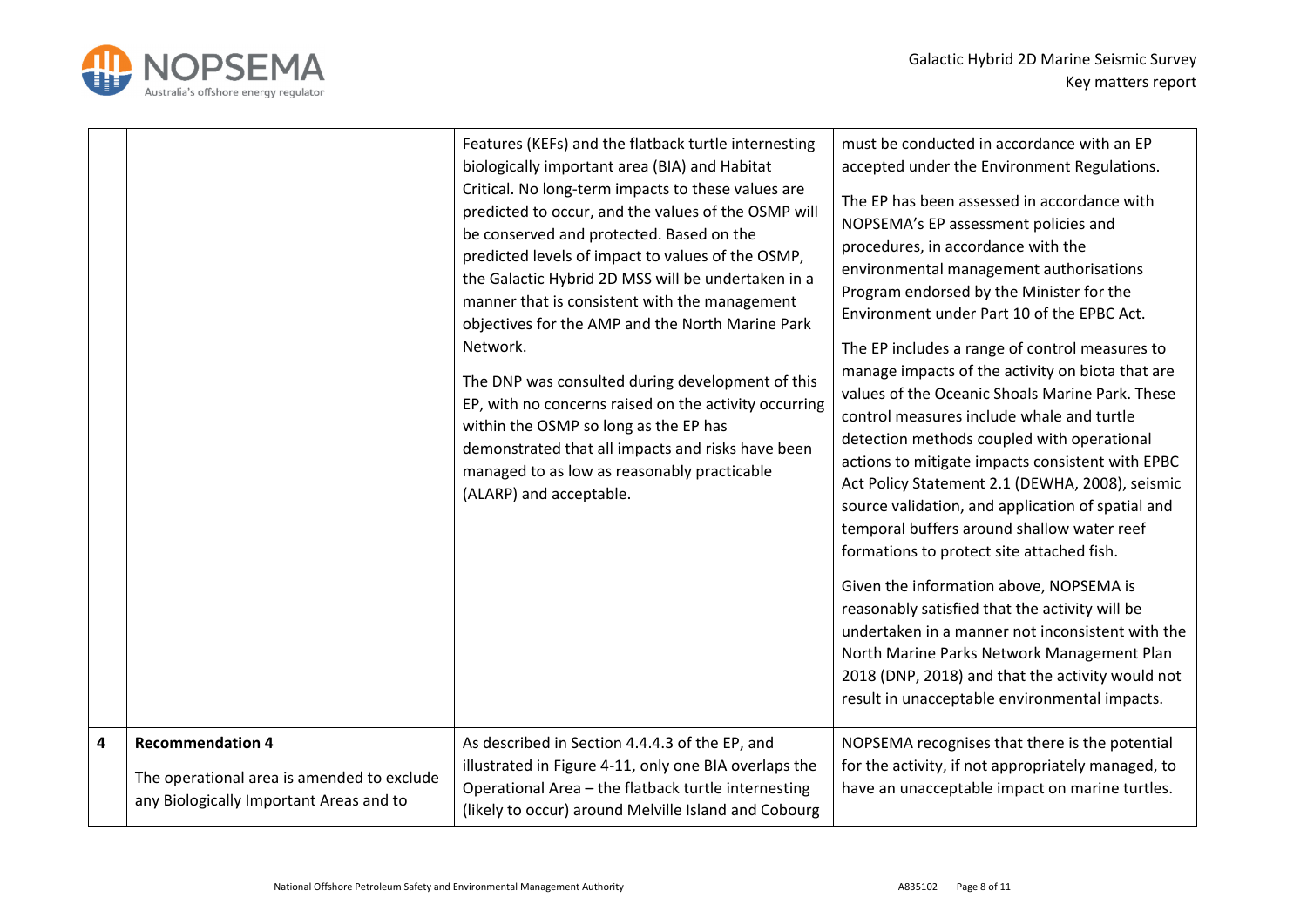

| comply with environmental protection<br>legislation and international obligations. | Peninsula, defined by an 80 km internesting buffer<br>around nesting sites.<br>The Operational Area overlaps with the internesting<br>buffer Habitat Critical to the survival of flatback<br>turtles defined by a 60 km radius around Tiwi<br>Islands, and a specific management control will be<br>implemented to minimise the potential of acoustic<br>emissions from the seismic source causing any<br>behavioural disturbance to internesting flatback<br>turtles within this Habitat Critical:<br>During June to September, a 5 km exclusion<br>٠<br>zone will be applied around the flatback turtle<br>internesting Habitat Critical, inside which the<br>source will not be operated at full power.<br>Seven additional BIAs were identified to overlap<br>with the EMBA:<br>Olive ridley turtle internesting (likely to occur)<br>$\bullet$<br>around Bathurst Island/Melville Island.<br>Green turtle internesting (likely to occur) north-<br>west of Melville Island.<br>Olive ridley turtle foraging (known to occur)<br>Joseph Bonaparte Gulf (JBG), northern JBG and<br>western JBG depression.<br>Green turtle foraging (known to occur) JBG.<br>٠ | In making a decision regarding this matter,<br>NOPSEMA took into account relevant content of<br>the EP, relevant peer reviewed scientific<br>literature, NOPSEMA's Decision Making<br>Guidelines (GL1721), information on the DAWE<br>National Conservation Values Atlas and the<br>Recovery Plan for Marine Turtles in Australia<br>2017-2027 (CA, 2017).<br>The EP includes an assessment of the activity and<br>its impacts against relevant requirements of the<br>Recovery Plan for Marine Turtles in Australia<br>2017-2027 (CA, 2017), which considers potential<br>impacts in the biologically important areas. The<br>EP references scientific literature on internesting<br>habitat for flatback turtles which indicates that<br>environmental conditions (e.g. water depth,<br>distance from shore) within the Operational Area<br>are not preferred internesting habitat for adult<br>flatback turtles. In relation to hatchlings, the<br>nearest nesting beaches are approximately 40 km<br>from the Operational Area. The EP concludes<br>given this distance hatchlings would not detect<br>the vessel lights from shore and therefore would<br>not be attracted to it.<br>Having considered the nature and scale of the<br>activity, controls in place to manage the activity's<br>noise impacts on turtles, adult internesting<br>habitat preferences and distance from nesting<br>beaches, NOPSEMA is reasonably satisfied that |
|------------------------------------------------------------------------------------|-------------------------------------------------------------------------------------------------------------------------------------------------------------------------------------------------------------------------------------------------------------------------------------------------------------------------------------------------------------------------------------------------------------------------------------------------------------------------------------------------------------------------------------------------------------------------------------------------------------------------------------------------------------------------------------------------------------------------------------------------------------------------------------------------------------------------------------------------------------------------------------------------------------------------------------------------------------------------------------------------------------------------------------------------------------------------------------------------------------------------------------------------------------------|---------------------------------------------------------------------------------------------------------------------------------------------------------------------------------------------------------------------------------------------------------------------------------------------------------------------------------------------------------------------------------------------------------------------------------------------------------------------------------------------------------------------------------------------------------------------------------------------------------------------------------------------------------------------------------------------------------------------------------------------------------------------------------------------------------------------------------------------------------------------------------------------------------------------------------------------------------------------------------------------------------------------------------------------------------------------------------------------------------------------------------------------------------------------------------------------------------------------------------------------------------------------------------------------------------------------------------------------------------------------------------------------------------------------------------------------------|
|------------------------------------------------------------------------------------|-------------------------------------------------------------------------------------------------------------------------------------------------------------------------------------------------------------------------------------------------------------------------------------------------------------------------------------------------------------------------------------------------------------------------------------------------------------------------------------------------------------------------------------------------------------------------------------------------------------------------------------------------------------------------------------------------------------------------------------------------------------------------------------------------------------------------------------------------------------------------------------------------------------------------------------------------------------------------------------------------------------------------------------------------------------------------------------------------------------------------------------------------------------------|---------------------------------------------------------------------------------------------------------------------------------------------------------------------------------------------------------------------------------------------------------------------------------------------------------------------------------------------------------------------------------------------------------------------------------------------------------------------------------------------------------------------------------------------------------------------------------------------------------------------------------------------------------------------------------------------------------------------------------------------------------------------------------------------------------------------------------------------------------------------------------------------------------------------------------------------------------------------------------------------------------------------------------------------------------------------------------------------------------------------------------------------------------------------------------------------------------------------------------------------------------------------------------------------------------------------------------------------------------------------------------------------------------------------------------------------------|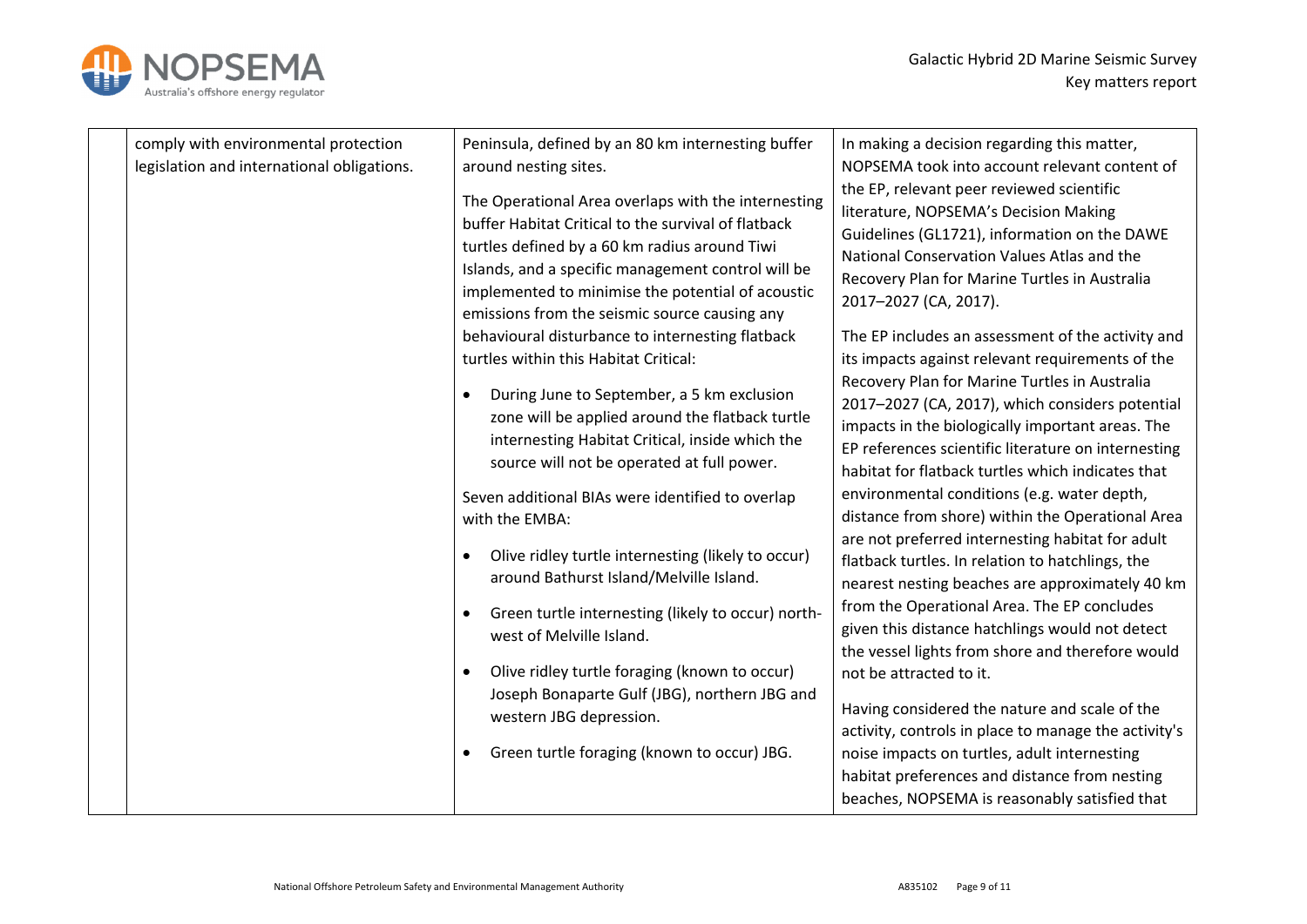

|  | Loggerhead turtle foraging (known to occur)<br>$\bullet$<br>Western JBG depression.<br>Flatback turtle foraging (known to occur)<br>$\bullet$<br>Western JBG depression.<br>Crested tern breeding (known to occur) at<br>Seagull Island.                                                                                                                                                                                                                                                                                                                                                                                                                                                                                                                                                                          | the activity will be undertaken in a manner not<br>inconsistent with the Recovery Plan for Marine<br>Turtles in Australia 2017-2027 (CA, 2017) and<br>that the activity would not result in unacceptable<br>impacts to marine turtles. |
|--|-------------------------------------------------------------------------------------------------------------------------------------------------------------------------------------------------------------------------------------------------------------------------------------------------------------------------------------------------------------------------------------------------------------------------------------------------------------------------------------------------------------------------------------------------------------------------------------------------------------------------------------------------------------------------------------------------------------------------------------------------------------------------------------------------------------------|----------------------------------------------------------------------------------------------------------------------------------------------------------------------------------------------------------------------------------------|
|  | Given the distance between the Operational Area<br>and these BIAs, there is no potential for acoustic<br>emissions from the seismic source to cause any<br>unacceptable impacts (e.g. biologically significant<br>behavioural disturbance) to marine turtles or<br>seabirds within these BIAs. The potential risks of<br>accidental hydrocarbon release resulting from<br>vessel collision or at sea bunkering to these<br>protected species are comprehensively assessed in<br>Section 6.5 of the EP.<br>Section 6.6, of the EP includes a detailed<br>assessment that Woodside has undertaken to<br>demonstrate that the Galactic Hybrid 2D MSS is not<br>inconsistent with the relevant action<br>areas/objectives and relevant actions of the<br>Recovery Plan for Marine Turtles in Australia 2017-<br>2027. |                                                                                                                                                                                                                                        |